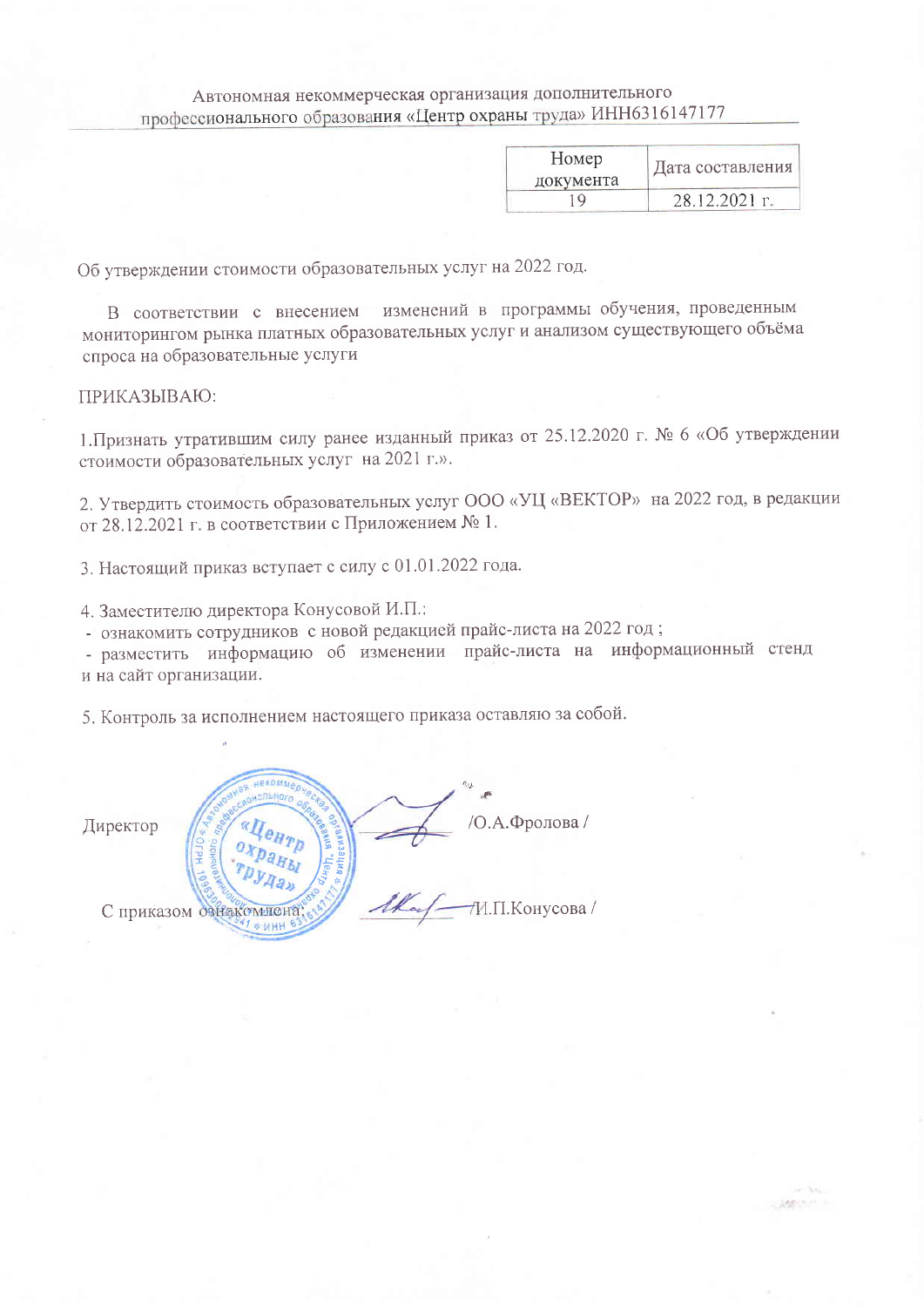

АНО ДПО

ТРУДА

ЦЕНТР<br>ОХРАНЫ

Автономная некоммерческая организация дополнительного профессионального образования «Центр охраны труда» АНО ДПО «Центр охраны труда»<br>адрес: 443076, г.Самара, ул. Авроры 63, оф. 30<br>Тел. (846) 374-45-77, (846) 374-45-78, www.центр-охраны-труда.рф www.ueнтр-охраны-труда,рф<br>= mail: anodpo@mail.ru<br>= HH 6316147177 KIII 631801001<br>p/cч. 40703810054400000647 в банке ПОВОЛЖСКИЙ БАНК<br>= ПАО «СБЕРБАНК РОССИИ»<br>Кор.счет 30101810200000000607 БИК 043601607<br>= ОГРН 1096300002941 О

УТВЕРЖДАЮ: Директор АНО ДПО-«Центр охраны труда»

О.А. Фролова

Приложение № 1 к приказу № 19 от 28.12.2021 г.

## ПРАЙС-ЛИСТ на 2022 год

еком*ме* **SRENOT** 

eHTD

PHACE

**ИНН 63** 

| N <sub>2</sub> | Наименование программ предаттестационной подготовки                                                                                                                             | Кол-во | Стоимость (руб.)<br>за одну область аттестации<br>(без НДС) |                                                |  |
|----------------|---------------------------------------------------------------------------------------------------------------------------------------------------------------------------------|--------|-------------------------------------------------------------|------------------------------------------------|--|
| n/n            |                                                                                                                                                                                 | часов  | Первичная<br>подготовка                                     | Очередная<br>(внеочередная)<br>проверка знаний |  |
|                | Предаттестационная подготовка по основам промышленной безопасности<br>(A.1)                                                                                                     | 20     | 2000                                                        |                                                |  |
| $\overline{2}$ | Предаттестационная подготовка по основам промышленной безопасности (А.1)<br>+ область аттестации из специальных требований промышленной<br>безопасности (например, А.1 + Б.9.3) | 2700   |                                                             |                                                |  |
| $\mathfrak{Z}$ | Предаттестационная подготовка по курсу «Требования промышленной<br>безопасности в химической, нефтехимической и<br>нефтегазоперерабатывающей промышленности» (Б.1.1 ,, Б.1.18)  | 40     | 2000                                                        |                                                |  |
| $\overline{4}$ | Предаттестационная подготовка по курсу «Требования промышленной<br>безопасности в нефтяной и газовой промышленности» (Б.2.1.,, Б.2.10)                                          | 40     | 2500                                                        |                                                |  |
| 5              | Предаттестационная подготовка по курсу «Требования промышленной<br>безопасности в металлургической промышленности» (Б.3.1, , Б.3.10)                                            | 40     | 2500                                                        |                                                |  |
| 6              | Предаттестационная подготовка по курсу «Требования промышленной<br>безопасности в горной промышленности» (Б.4.1., , Б.4.5)                                                      | 40     | 2500                                                        |                                                |  |
| $\overline{7}$ | Предаттестационная подготовка по курсу «Требования промышленной<br>безопасности в угольной промышленности» (Б.5.1,, Б.5.3)                                                      | 40     | 2500                                                        |                                                |  |
| 8              | Предаттестационная подготовка по курсу «Требования по маркшейдерскому<br>обеспечению безопасного ведения горных работ» (Б.6.1,, Б.6.5)                                          | 40     | 2500                                                        |                                                |  |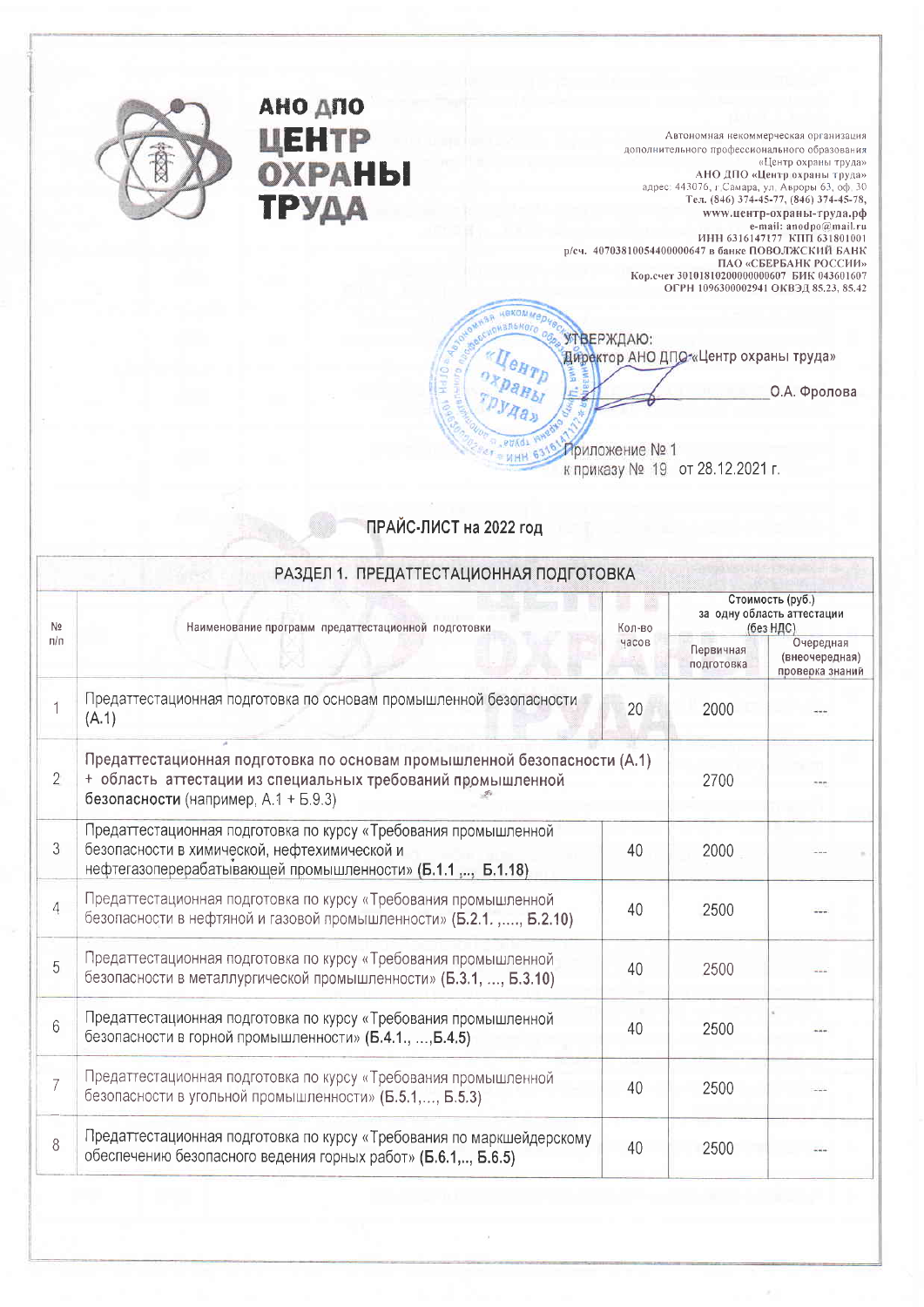| 9              | Предаттестационная подготовка по курсу «Требования промышленной<br>безопасности на объектах газораспределения и газопотребления»<br>$(B.7.1,,B.7.4)$ .      | 40    | 2000 |                 |                     |
|----------------|-------------------------------------------------------------------------------------------------------------------------------------------------------------|-------|------|-----------------|---------------------|
| 10             | Предаттестационная подготовка по курсу «Требования промышленной<br>безопасности к оборудованию, работающему под давлением»<br>(B.8.1, , B.8.6)              | 40    | 2000 |                 |                     |
| 11             | Предаттестационная подготовка по курсу «Требования промышленной<br>безопасности к подъемным сооружениям» (Б.9.1, , Б.9.10)                                  | 40    | 2000 |                 |                     |
| 12             | Предаттестационная подготовка по курсу «Требования промышленной<br>безопасности при транспортировании опасных веществ» (Б.10.1, Б.10.2)                     | 40    | 3000 |                 | $rac{1}{2}$         |
| 13             | Предаттестационная подготовка по курсу «Требования промышленной<br>безопасности на объектах хранения и переработки растительного сырья»<br>(B.11.1, B.11.3) | 40    | 3000 |                 |                     |
| 14             | Предаттестационная подготовка по курсу «Требования промышленной<br>безопасности, относящиеся к взрывным работам» (Б.12.1, Б.12.2)                           | 40    | 3000 |                 |                     |
| 15             | Предаттестационная подготовка по курсу «Требования безопасности<br>гидротехнических сооружений» (В.1, В.4)                                                  | 40    | 3000 |                 |                     |
| 16             | Предаттестационная подготовка по курсу: «Требования к порядку работы в<br>электроустановках потребителей» (Г.1.1)                                           | 40    | 2500 |                 |                     |
| 17             | Предаттестационная подготовка по курсу: «Требования к эксплуатации<br>электрических станций и сетей» (Г.2.1., Г.2.5)                                        | 40    | 2500 |                 |                     |
| 18             | Предаттестационная подготовка руководителей и специалистов по<br>правилам работы в электроустановках II, III, IV, V группа допуска до и выше<br>1000 B      | 72/40 | 2200 |                 | 1700                |
| 19             | Предаттестационная подготовка персонала по правилам работы в<br>электроустановках II, III, IV, V группа допуска до и выше 1000 В                            | 72/40 | 2200 |                 | 1700                |
| 20             | Предаттестационная подготовка руководителей и специалистов по<br>правилам технической эксплуатации тепловых энергоустановок                                 | 40    | 2200 |                 | 1700                |
| 21             | Предаттестационная подготовка персонала по правилам технической<br>эксплуатации тепловых энергоустановок                                                    | 40    | 2200 |                 | 1700                |
|                | РАЗДЕЛ 2. ДОПОЛНИТЕЛЬНОЕ ПРОФЕССИОНАЛЬНОЕ ОБРАЗОВАНИЕ<br>ПОВЫШЕНИЕ КВАЛИФИКАЦИИ                                                                             |       |      |                 |                     |
| Nº<br>п/п      | Наименование программ обучения                                                                                                                              |       |      | Кол-во<br>часов | Стоимость<br>(py6.) |
|                | ЭКОЛОГИЧЕСКАЯ БЕЗОПАСНОСТЬ<br>ПРОМЫШЛЕННАЯ БЕЗОПАСНОСТЬ                                                                                                     |       |      |                 |                     |
| $\overline{1}$ | Обеспечение экологической безопасности руководителями и специалистами<br>общехозяйственных систем управления                                                | 72    |      |                 | 4000                |
| $\overline{2}$ | Обеспечение экологической безопасности руководителями и специалистами экологических<br>служб и систем экологического контроля                               |       |      |                 | 5000                |
| 3              | Обеспечение экологической безопасности при работах в области обращения с отходами I -<br>IV класса опасности                                                |       |      |                 | 4500                |
| 4              | Профессиональная подготовка на право работы с опасными отходами                                                                                             |       |      |                 | 4500                |
| 5              | Требования промышленной безопасности (по областям аттестации)                                                                                               |       |      | 24/40           | 1500                |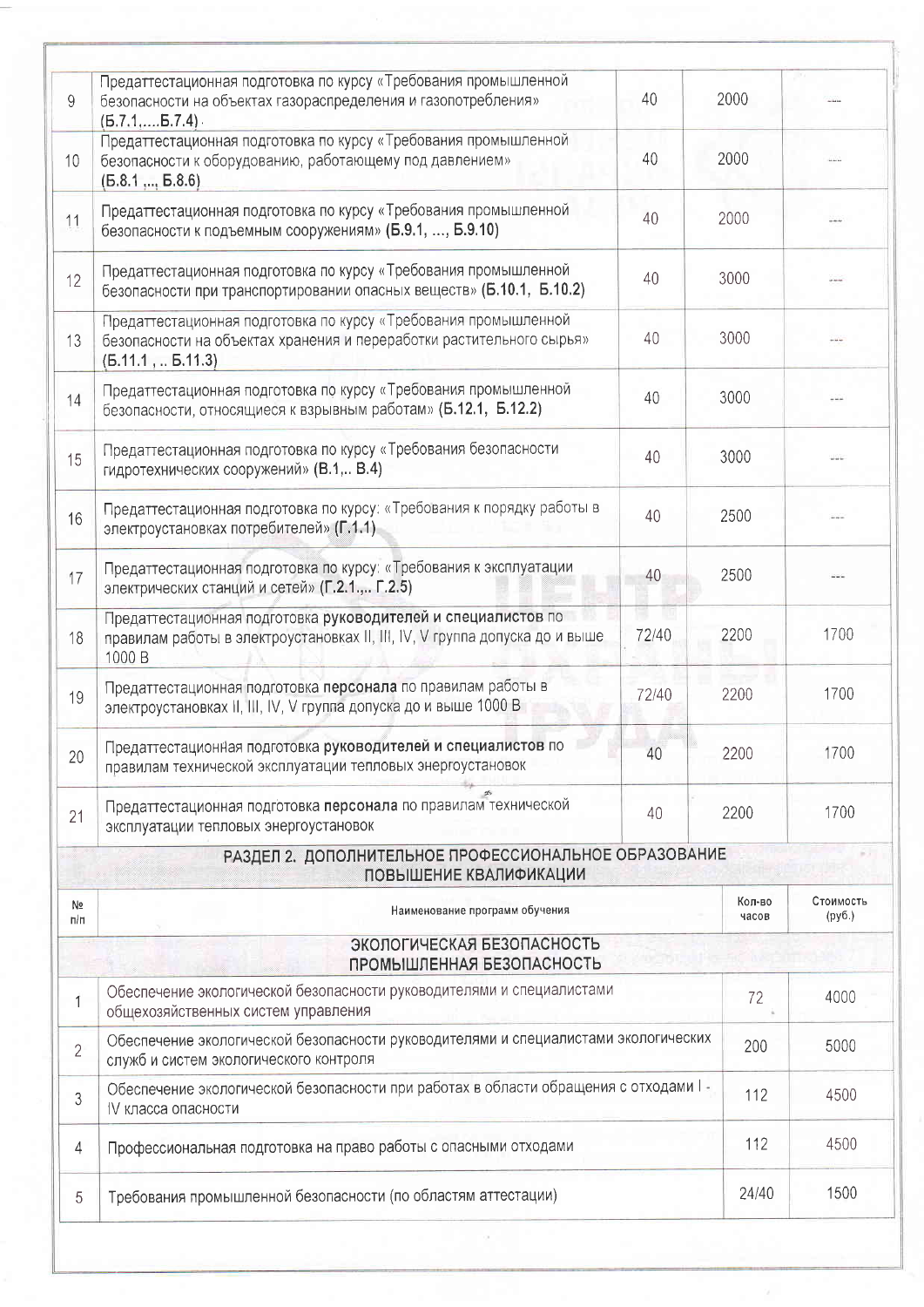| 6                          | Безопасная эксплуатация лифтов (для специалистов по эксплуатации лифтового<br>оборудования)                                         |        |                         | 24              | 2500                         |
|----------------------------|-------------------------------------------------------------------------------------------------------------------------------------|--------|-------------------------|-----------------|------------------------------|
|                            | ГО и ЧС                                                                                                                             |        |                         |                 |                              |
|                            | Гражданская оборона и защита населения от ЧС                                                                                        |        |                         |                 | 3000                         |
|                            | ОХРАНА ТРУДА И ПОЖАРНАЯ БЕЗОПАСНОСТЬ                                                                                                |        |                         |                 |                              |
| Nº<br>π/π                  | Наименование программы обучения                                                                                                     |        |                         | Кол-во<br>часов | Стоимость<br>(py6.)          |
| 1                          | Охрана труда для руководителей и специалистов                                                                                       |        |                         | 40              | 1200                         |
| $\overline{2}$             | Профессиональная переподготовка специалистов по охране труда<br>(заочная форма обучения)                                            |        |                         |                 | 8000                         |
| 3                          | Обучение безопасным методам и приемам выполнения работ работников организации                                                       |        | 20                      | 1000            |                              |
| 4                          | Пожарно-технический минимум для руководителей, специалистов и лиц, ответственных за<br>пожарную безопасность                        |        |                         |                 | 1200                         |
| 5                          | Дополнительная профессиональная программа повышения квалификации в области<br>пожарной безопасности                                 |        | 16                      | 1500            |                              |
| 6                          | Пожарно-технический минимум для рабочих, осуществляющих пожароопасные работы                                                        |        |                         |                 | 1100                         |
| 7                          | Монтаж, техническое обслуживание и ремонт средств обеспечения пожарной безопасности<br>зданий и сооружений                          |        |                         | 72              | 5000                         |
|                            | ОХРАНА ТРУДА ПРИ ПРОВЕДЕНИИ РАБОТ ПОВЫШЕННОЙ ОПАСНОСТИ                                                                              |        |                         |                 |                              |
|                            |                                                                                                                                     |        |                         |                 |                              |
| Nº                         |                                                                                                                                     | Кол-во |                         |                 | Стоимость (руб.)             |
| $\mathsf{m}/\mathsf{n}$    | Наименование программ обучения                                                                                                      | часов  | Первичная<br>подготовка |                 | Очередная<br>проверка знаний |
|                            | Безопасное проведение газоопасных работ                                                                                             | 24/8   | 2000                    |                 | 1300                         |
|                            | Ежегодные занятия с водителями автотранспортных средств                                                                             | 20     | 800                     |                 |                              |
| 1<br>$\overline{2}$<br>3   | Безопасное проведение земляных работ                                                                                                | 16/8   | 2000                    |                 | 1300                         |
|                            | Эксплуатация и обслуживание оборудования, работающего под<br>избыточным давлением (сосуды, котлы, трубопроводы пара и горячей воды) | 24/8   | 2000                    |                 | 1000                         |
|                            | Оказание первой помощи пострадавшим на производстве                                                                                 | 20     | 800                     |                 | 2.44                         |
| 4<br>5<br>6                | Устройство, безопасная эксплуатация и обслуживание электроштабелера<br>(Оператор электроштабелера)                                  | 40/8   | 2300                    |                 | 1300                         |
|                            | Подготовка водителей транспортных средств, работающих на<br>компримированном природном газе                                         | 40/8   | 2500                    |                 | 1500                         |
| $\overline{7}$<br>8        | Охрана труда при работе на высоте (1, 2, 3 гр. по безопасности работ на<br>высоте)                                                  | 24/8   | 1700-2000               |                 | 1000                         |
|                            | Охрана труда при работе на высоте. Обучение безопасным методам и<br>приемам выполнения работ                                        | 24/8   | 1700                    |                 | 1000                         |
|                            | Охрана труда при работе с инструментом и приспособлениями                                                                           | 16/8   | 2000                    |                 | 1000                         |
| 9<br>10 <sup>°</sup><br>14 | Рабочий люльки подъемника (вышки)                                                                                                   | 24/8   | 2500                    |                 | 1000                         |

 $\alpha$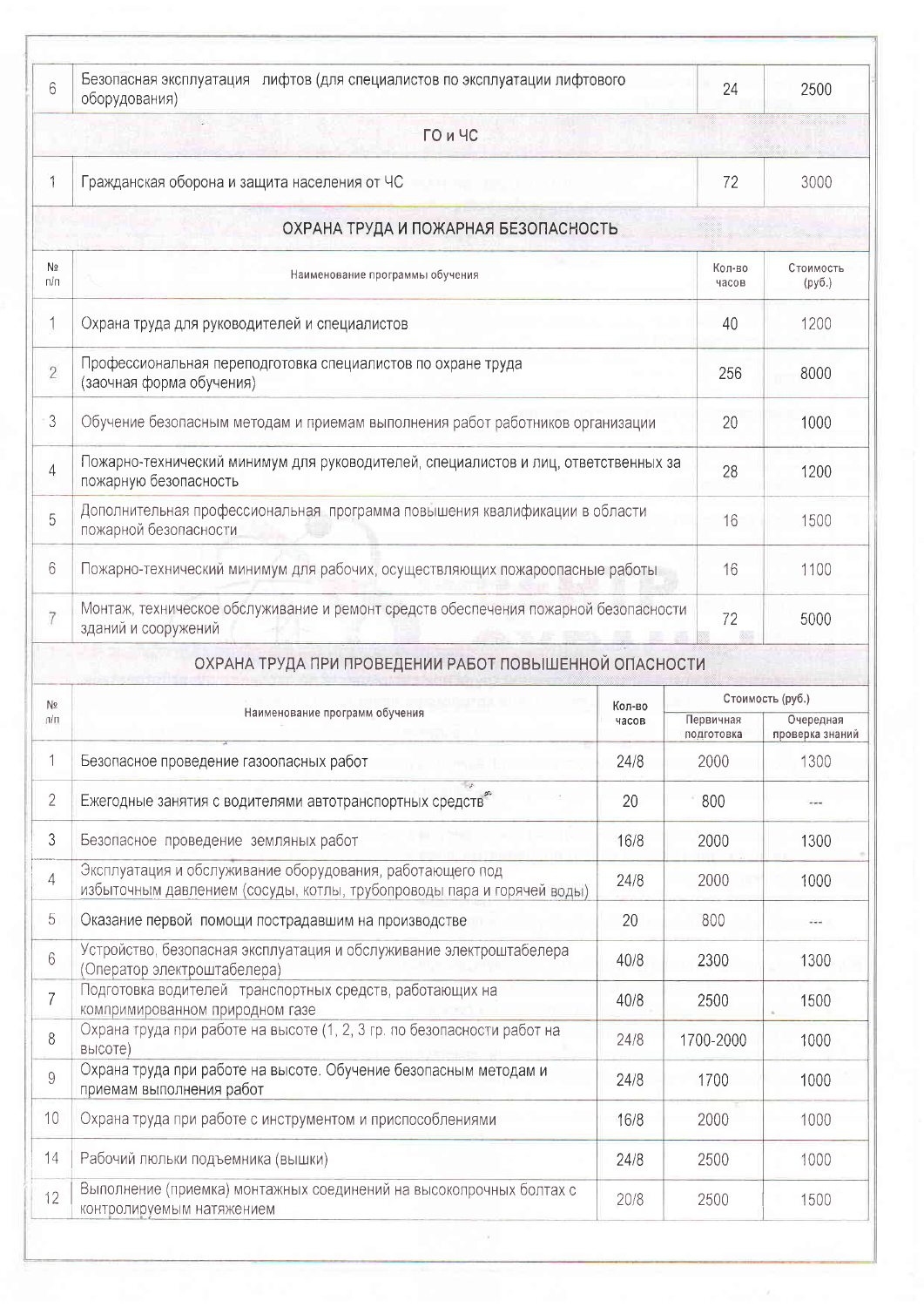| — 1 Монтаж, эксплуатация и техническое обслуживание газобаллонного<br>оборудования автомобилей | 24/8 | 2500 |  |
|------------------------------------------------------------------------------------------------|------|------|--|
|                                                                                                |      |      |  |

1500

|                       | РАЗДЕЛ 3. ПРОФЕССИОНАЛЬНОЕ ОБУЧЕНИЕ<br>(Программы переподготовки и повышения квалификации)        |                 |                     |               |  |  |
|-----------------------|---------------------------------------------------------------------------------------------------|-----------------|---------------------|---------------|--|--|
| N <sub>2</sub><br>n/n | Виды работ                                                                                        | Кол-во<br>часов | Стоимость<br>(py6.) | Числен. групп |  |  |
|                       | Аккумуляторщик                                                                                    | 268             | 3500                | 15            |  |  |
| $\overline{2}$        | Водитель погрузчика (до 4 кВт)                                                                    | 288             | 4500                | 10            |  |  |
| 3                     | Лифтер                                                                                            | 160             | 3000                | 10            |  |  |
| 4                     | Машинист автовышки и автогидроподъемника                                                          | 196             | 4000                | 10            |  |  |
| 5                     | Машинист крана крановщик                                                                          | 480             | 5500                | 10            |  |  |
| 6                     | Наполнитель баллонов                                                                              | 160             | 3000                | 10            |  |  |
| 7                     | Оператор заправочных станций (АЗС, АГЗС)                                                          | 160             | 3700                | 10            |  |  |
| 8                     | Оператор котельной                                                                                | 360             | 4000                | 10            |  |  |
| 9                     | Работник по эксплуатации, ремонту и обслуживанию подъемных<br>сооружений (4 уровень квалификации) | 144             | 3500                | 10            |  |  |
| 10                    | Стропальщик                                                                                       | 160             | 3000                | 10            |  |  |

## РАЗДЕЛ 4. АУТСОРСИНГ ОХРАНЫ ТРУДА

(осуществление функции службы охраны труда или специалиста по охране труда работодателя, численность работников которого не превышает 50 человек.)

Аутсорсинг охраны труда. Стоимость ежемесячного обслуживания зависит от вида деятельности организации,

штатного расписания, перечня имеющегося в эксплуатации оборудования. (Уведомление о внесении

аккредитованных организаций, оказывающих услуги в области охраны труда, рег. № 88 от 25 августа 2010 г.).

Услуги по организации оценки профессиональных рисков с учётом государственных нормативных требований по охране труда на вашем предприятии. выявление опасностей на каждом заявленном рабочем месте, включающую в себя:

- оценку уровней профессиональных рисков на каждом заявленном рабочем месте;  $\bullet$
- выдачу рекомендаций по снижению уровней профессиональных рисков на каждом заявленном рабочем  $\bullet$ месте.

Итоговыми (отчетными) документами, подтверждающими оценку профессиональных рисков, являются:

- карты оценки профессиональных рисков;
- перечень идентифицированных и оцененных рисков;
- перечень мер по исключению, снижению или контролю уровней рисков;
- реестр опасностей предприятия (опасности, действующие на всех работников предприятия).

Стоимость данной услуги зависит от количества рабочих мест.